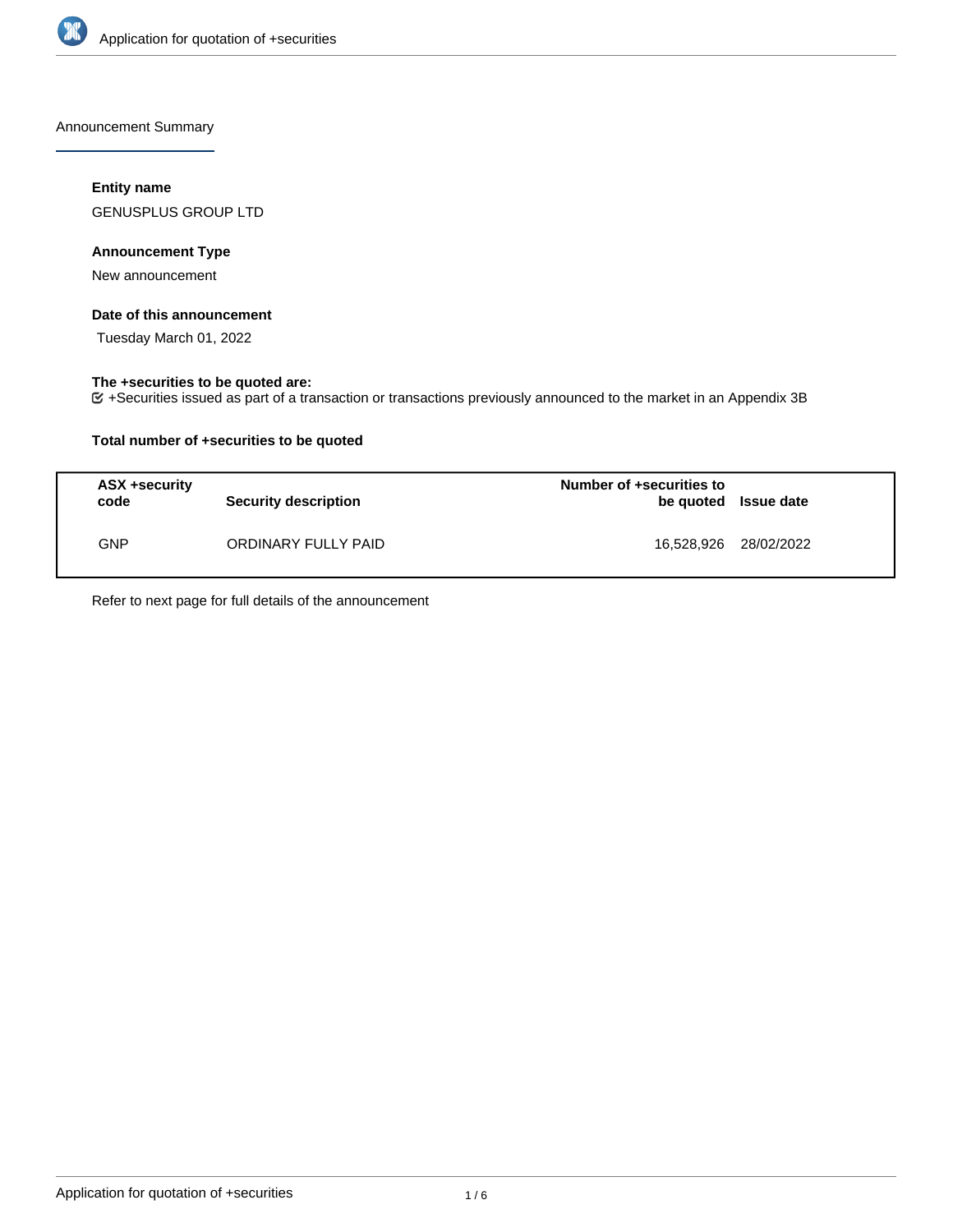

Part 1 - Entity and announcement details

## **1.1 Name of entity**

GENUSPLUS GROUP LTD

We (the entity named above) apply for +quotation of the following +securities and agree to the matters set out in Appendix 2A of the ASX Listing Rules.

**1.2 Registered number type** ACN

**Registration number** 620283561

**1.3 ASX issuer code** GNP

**1.4 The announcement is**

New announcement

#### **1.5 Date of this announcement**

1/3/2022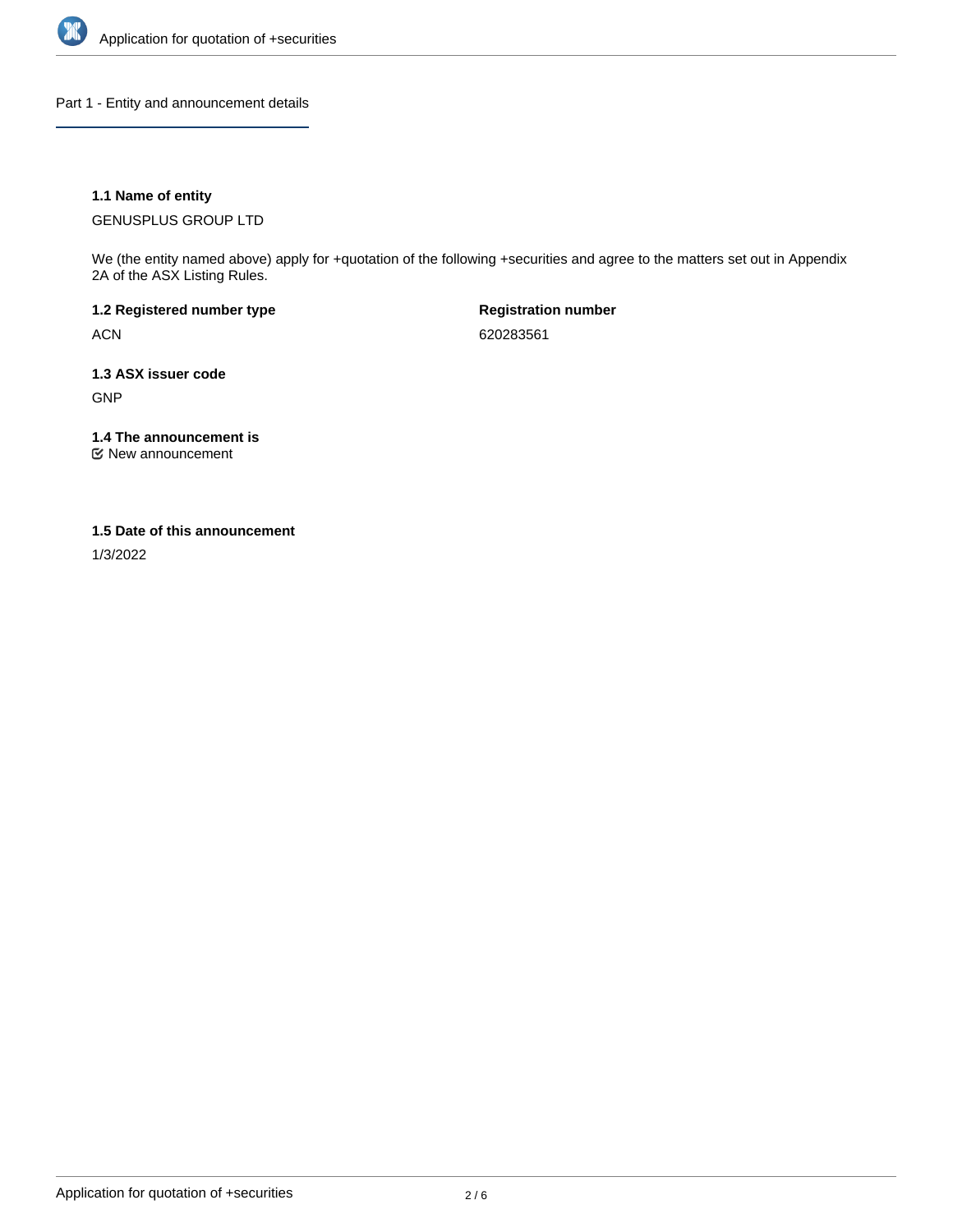

# Part 2 - Type of Issue

## **2.1 The +securities to be quoted are:**

+Securities issued as part of a transaction or transactions previously announced to the market in an Appendix 3B

#### **Previous Appendix 3B details:**

| <b>Announcement Date and</b><br>Time | <b>Announcement Title</b>                   | Selected Appendix 3B to submit quotation<br>reguest |  |
|--------------------------------------|---------------------------------------------|-----------------------------------------------------|--|
| 21-Feb-2022 09:43                    | New - Proposed issue of securities -<br>GNP | A placement or other type of issue                  |  |

**2.3a.2 Are there any further issues of +securities yet to take place to complete the transaction(s) referred to in the Appendix 3B?** No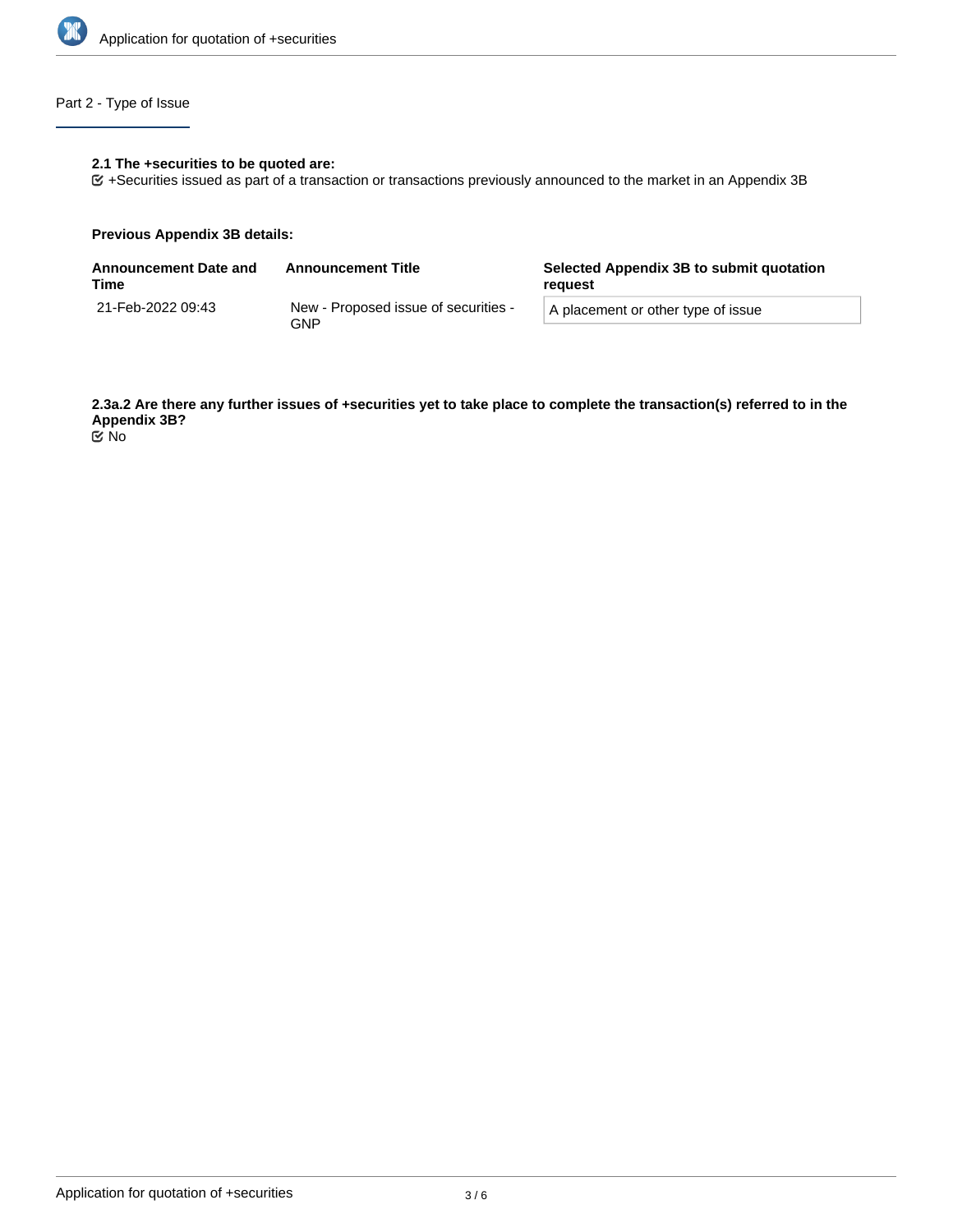

Part 3A - number and type of +securities to be quoted where issue has previously been notified to ASX in an Appendix 3B

#### Placement Details

**ASX +security code and description**

GNP : ORDINARY FULLY PAID

**Issue date** 28/2/2022

Distribution Schedule

**Provide a distribution schedule for the new +securities according to the categories set out in the left hand column including the number of recipients and the total percentage of the new +securities held by the recipients in each category.**

| Number of +securities held | <b>Number of holders</b> | Total percentage of +securities held<br>For example, to enter a value of 50%<br>please input as 50.00 |
|----------------------------|--------------------------|-------------------------------------------------------------------------------------------------------|
| $1 - 1,000$                |                          | $\%$                                                                                                  |
| $1,001 - 5,000$            |                          | $\%$                                                                                                  |
| $5,001 - 10,000$           |                          | %                                                                                                     |
| 10,001 - 100,000           |                          | %                                                                                                     |
| 100,001 and over           |                          | $\%$                                                                                                  |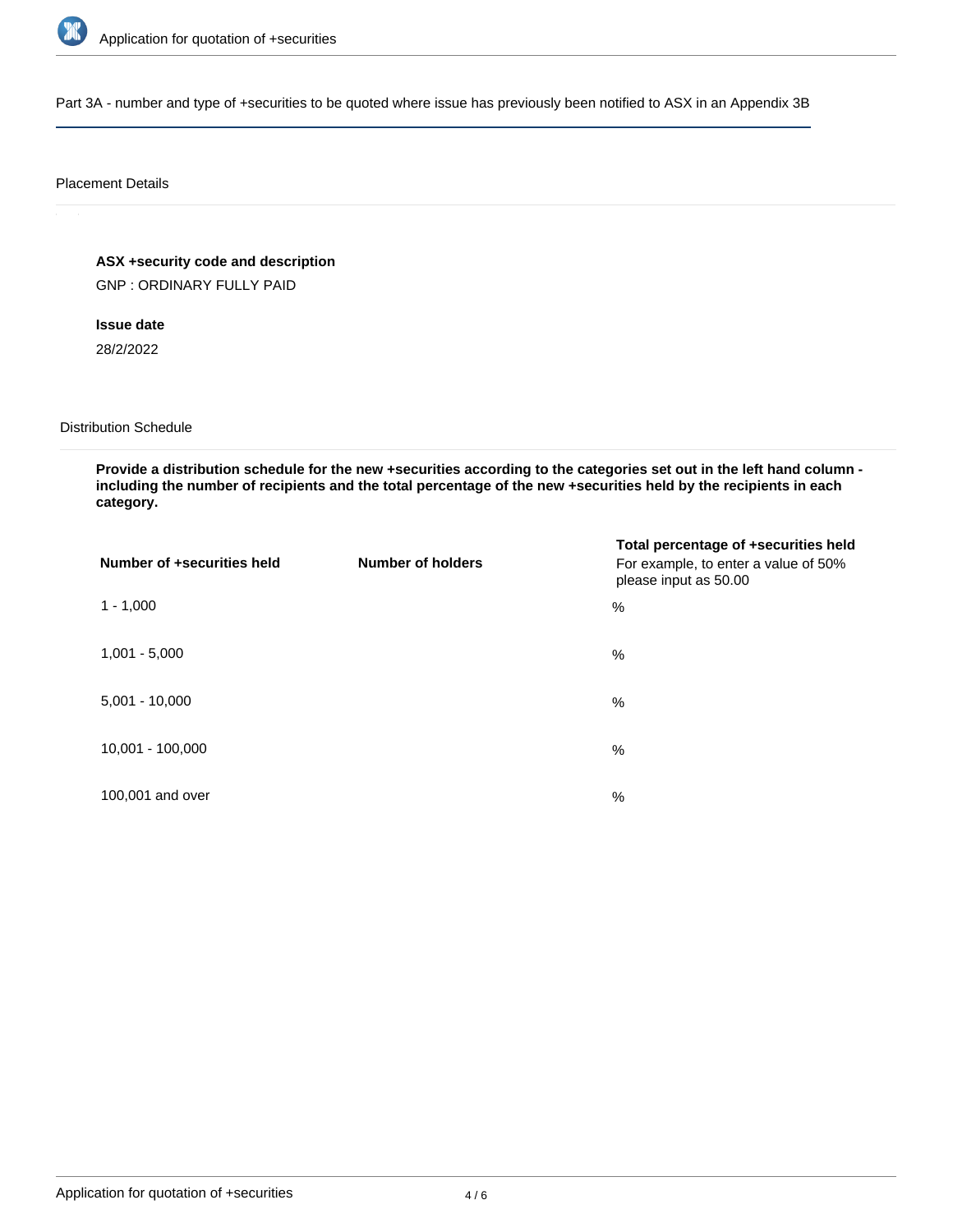

Issue details

| Number of +securities to be quoted<br>16,528,926                                      |                                        |  |  |  |
|---------------------------------------------------------------------------------------|----------------------------------------|--|--|--|
| Are the +securities being issued for a cash consideration?<br>$\mathfrak C$ Yes       |                                        |  |  |  |
| In what currency is the cash consideration being paid?                                | What is the issue price per +security? |  |  |  |
| AUD - Australian Dollar                                                               | AUD 1.21000000                         |  |  |  |
| Any other information the entity wishes to provide about the +securities to be quoted |                                        |  |  |  |